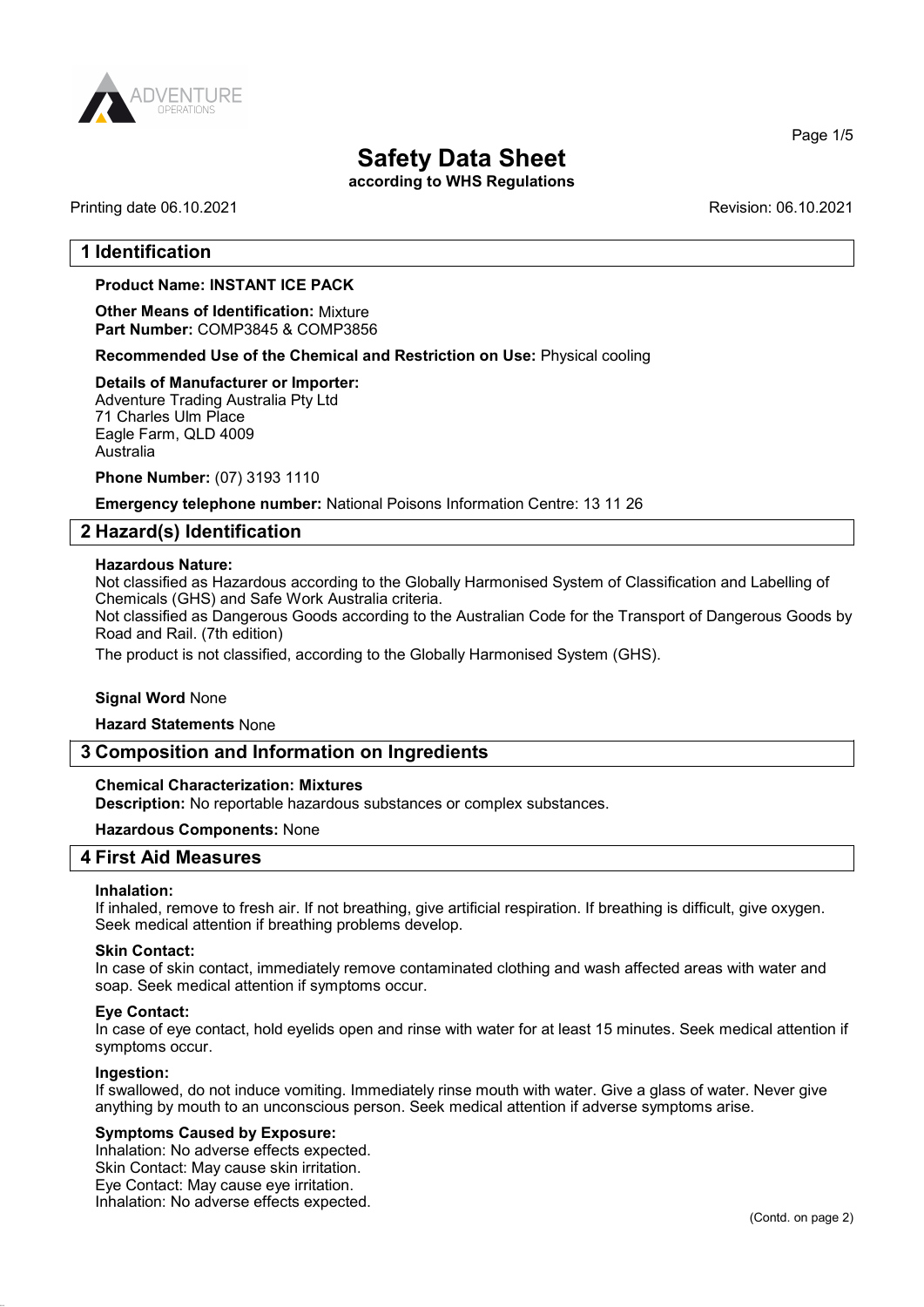# Safety Data Sheet

according to WHS Regulations

Printing date 06.10.2021 Revision: 06.10.2021

## Product Name: INSTANT ICE PACK

(Contd. of page 1)

# 5 Fire Fighting Measures

## Suitable Extinguishing Media:

Water spray, powder or carbon dioxide. Fight larger fires with water spray or alcohol resistant foam.

## Specific Hazards Arising from the Chemical:

No hazardous decomposition products known.

Product is not flammable but may burn in a fire.

Containers close to fire should be removed if safe to do so. Use water spray to cool fire exposed containers. Minimise run-off from fire fighting measures entering drains or water courses.

## Special Protective Equipment and Precautions for Fire Fighters:

When fighting a major fire wear self-contained breathing apparatus and protective equipment.

## 6 Accidental Release Measures

## Personal Precautions, Protective Equipment and Emergency Procedures:

Wear approved respirator and full protective clothing. Evacuate all non-essential personnel from affected area. Do not breathe dust. Ensure adequate ventilation. Avoid generating dust. Avoid contact with eyes.

#### Environmental Precautions:

In the event of a major spill, prevent spillage from entering drains or water courses.

#### Methods and Materials for Containment and Cleaning Up:

Stop leak if safe to do so. Dilute spill with plenty of water. Absorb with sand, earth, vermiculite or some other absorbent material. Collect the spilled material and place into a suitable container for disposal.

# 7 Handling and Storage

## Precautions for Safe Handling:

Use of safe work practices are recommended to avoid eye or skin contact and inhalation of dust or vapours. Prevent the formation of aerosols.

Food, beverages and tobacco products should not be stored or consumed where this material is in use. Always wash hands before smoking, eating, drinking or using the toilet. Wash contaminated clothing and other protective equipment before storage or re-use. Provide eyewash fountains and safety showers in close proximity to points of potential exposure.

## Conditions for Safe Storage:

Store in a cool, dry and well ventilated area. Keep container tightly closed when not in use. Protect from heat, sparks, open flames, hot surfaces. Keep away from direct sunlight. Keep away from oxidising agents. Store away from food.

# 8 Exposure Controls and Personal Protection

## Exposure Standards:

The product does not contain any relevant quantities of materials with critical values that have to be monitored at the workplace.

Engineering Controls: Ensure adequate ventilation of the working area.

Respiratory Protection: Respiratory protection is not required under normal use conditions.

## Skin Protection:

Impermeable gloves. See Australian/New Zealand Standard AS/NZS 2161 for more information. When selecting gloves for use against certain chemicals, the degradation resistance, permeation rate and permeation breakthrough time should be considered.

Occupational protective clothing (depending on conditions in which it has to be used, in particular as regards the period for which it is worn, which shall be determined on the basis of the seriousness of the risk, the frequency of exposure to the risk, the characteristics of the workstation of each worker and the performance of the protective clothing). See Australian/New Zealand Standard AS/NZS 4501 for more information.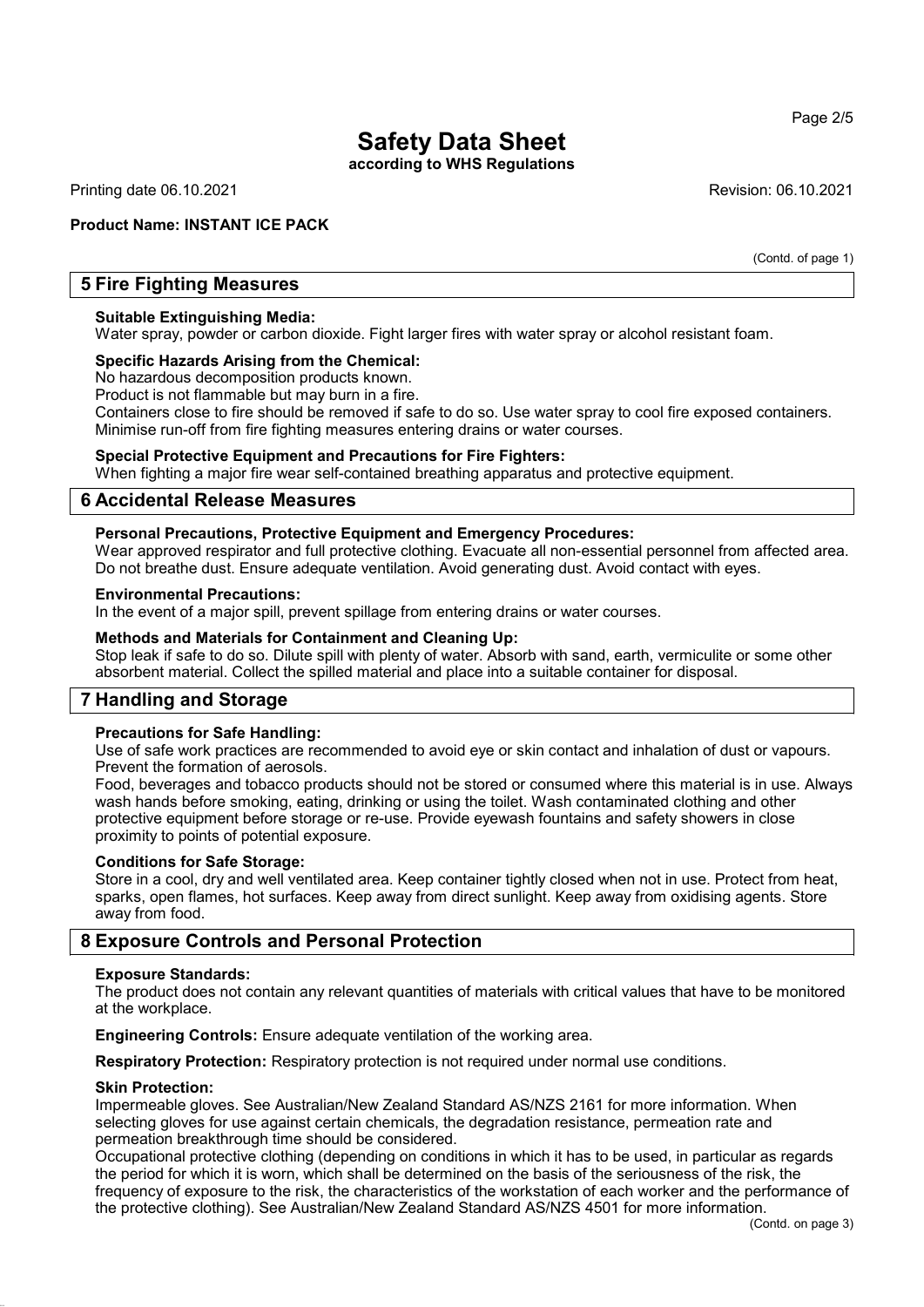(Contd. of page 2)

# Safety Data Sheet

according to WHS Regulations

Printing date 06.10.2021 Revision: 06.10.2021

## Product Name: INSTANT ICE PACK

#### Eye and Face Protection:

Eye and face protectors for protection against splashing materials or liquids. See Australian/New Zealand Standard AS/NZS 1337 for more information.

## 9 Physical and Chemical Properties

| Appearance:                                            |                                                                                           |
|--------------------------------------------------------|-------------------------------------------------------------------------------------------|
| Form:                                                  | Solid crystals or prills in a water bag.                                                  |
| Colour:                                                | White                                                                                     |
| Odour:                                                 | Odourless. A slight ammonia odour may develop, especially in the<br>presence of moisture. |
| <b>Odour Threshold:</b>                                | No information available                                                                  |
| pH-Value (480 g/l) at 25 °C:                           | $7.5 - 9.5$                                                                               |
| <b>Melting point/freezing point:</b>                   | 132.7 °C                                                                                  |
| <b>Initial Boiling Point/Boiling Range:</b>            | No information available                                                                  |
| <b>Flash Point:</b>                                    | No information available                                                                  |
| <b>Flammability:</b>                                   | Not flammable                                                                             |
| <b>Auto-ignition Temperature:</b>                      | No information available                                                                  |
| <b>Decomposition Temperature:</b>                      | No information available                                                                  |
| <b>Explosion Limits:</b>                               |                                                                                           |
| Lower:                                                 | No information available                                                                  |
| Upper:                                                 | No information available                                                                  |
| Vapour Pressure at 20 °C:                              | $<$ 0.1 hPa                                                                               |
| Density:                                               | No information available                                                                  |
| <b>Relative Density:</b>                               | No information available                                                                  |
| <b>Vapour Density:</b>                                 | No information available                                                                  |
| <b>Evaporation Rate:</b>                               | No information available                                                                  |
| Solubility in Water at 20 °C:                          | 480 g/L                                                                                   |
|                                                        | Soluble                                                                                   |
| Partition Coefficient (n-octanol/water): 1.323 log POW |                                                                                           |
| <b>Viscosity:</b>                                      | No information available                                                                  |

# 10 Stability and Reactivity

#### Possibility of Hazardous Reactions:

No dangerous reactions known. Hazardous polymerisation will not occur.

Chemical Stability: Stable at ambient temperature and under normal conditions of storage and use.

Conditions to Avoid: Heat, sparks, open flames, hot surfaces and direct sunlight.

Incompatible Materials: Oxidising agents.

Hazardous Decomposition Products: No hazardous decomposition products known.

## 11 Toxicological Information

## Toxicity:

## Acute Health Effects

Inhalation: No adverse health effects expected. Skin: May cause skin irritation. Eye: May cause eye irritation. Ingestion: No adverse health effects expected.

Skin Corrosion / Irritation: Based on classification principles, the classification criteria are not met.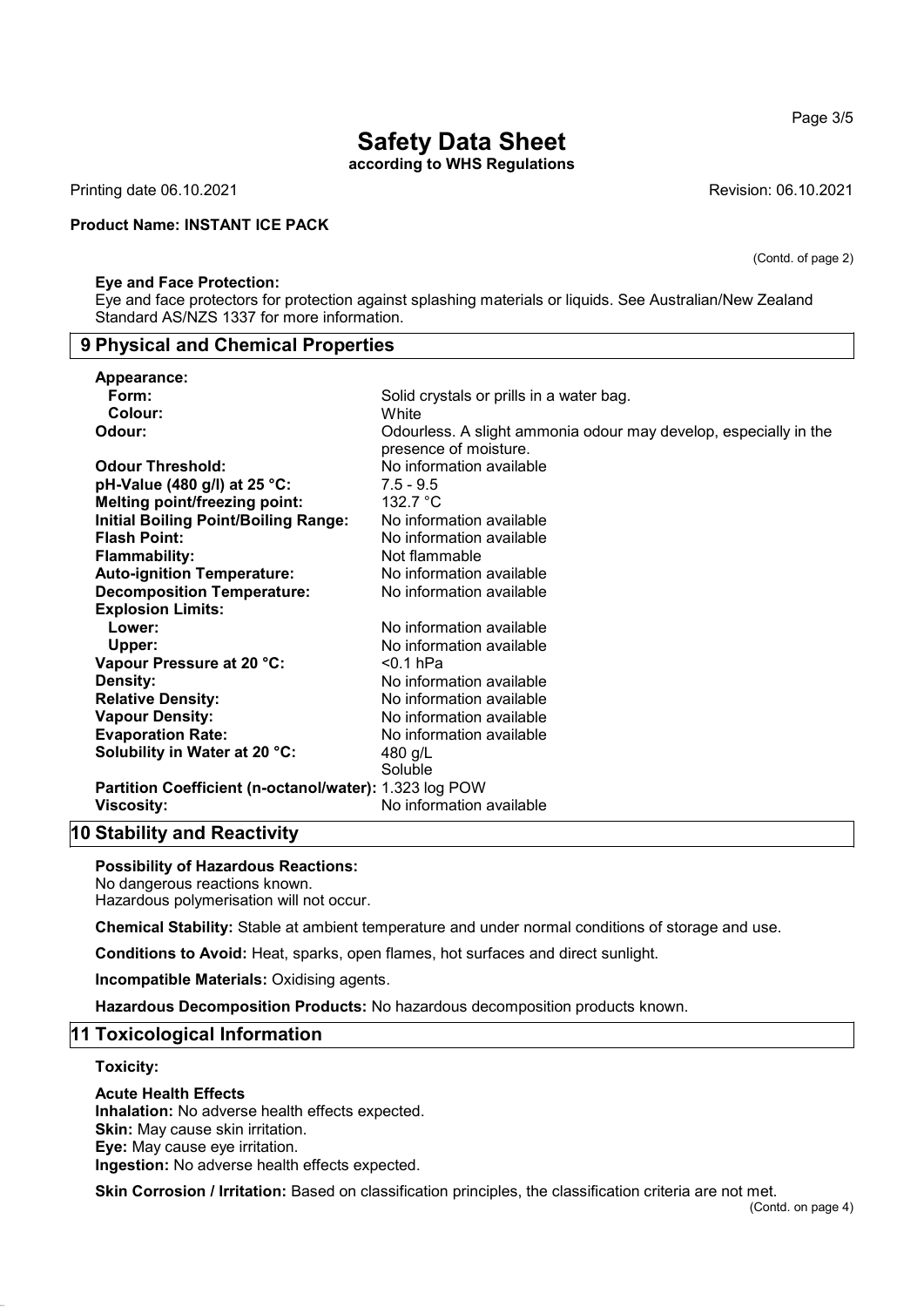Page 4/5

# Safety Data Sheet

according to WHS Regulations

Printing date 06.10.2021 Revision: 06.10.2021

## Product Name: INSTANT ICE PACK

(Contd. of page 3)

Serious Eye Damage / Irritation: Based on classification principles, the classification criteria are not met.

## Respiratory or Skin Sensitisation:

Based on classification principles, the classification criteria are not met. Sensitisation may occur in some circumstances.

Germ Cell Mutagenicity: Based on classification principles, the classification criteria are not met.

Carcinogenicity: This product does NOT contain any IARC listed chemicals.

Reproductive Toxicity: Based on classification principles, the classification criteria are not met.

# Specific Target Organ Toxicity (STOT) - Single Exposure:

Based on classification principles, the classification criteria are not met.

Specific Target Organ Toxicity (STOT) - Repeated Exposure: Based on classification principles, the classification criteria are not met.

Aspiration Hazard: Based on classification principles, the classification criteria are not met.

Chronic Health Effects: Not determined

Existing Conditions Aggravated by Exposure: Not determined

## 12 Ecological Information

Ecotoxicity: No data available on finished product.

Persistence and Degradability: No data available on finished product.

Bioaccumulative Potential: No data available on finished product.

Mobility in Soil: No data available on finished product.

## Other adverse effects:

This product is classified as slightly hazardous for water according to the German regulations.

## 13 Disposal Considerations

Disposal Methods and Containers: Dispose according to applicable local and state government regulations.

## Special Precautions for Landfill or Incineration:

Please consult your state Land Waste Management Authority for more information.

## 14 Transport Information

UN Number Not regulated

Proper Shipping Name Not regulated

Dangerous Goods Class Not regulated

Packing Group: Not regulated

# 15 Regulatory Information

Australian Inventory of Industrial Chemicals:

All ingredients are listed.

Standard for the Uniform Scheduling of Medicines and Poisons (SUSMP) - Poison Schedule: Not Scheduled.

(Contd. on page 5)